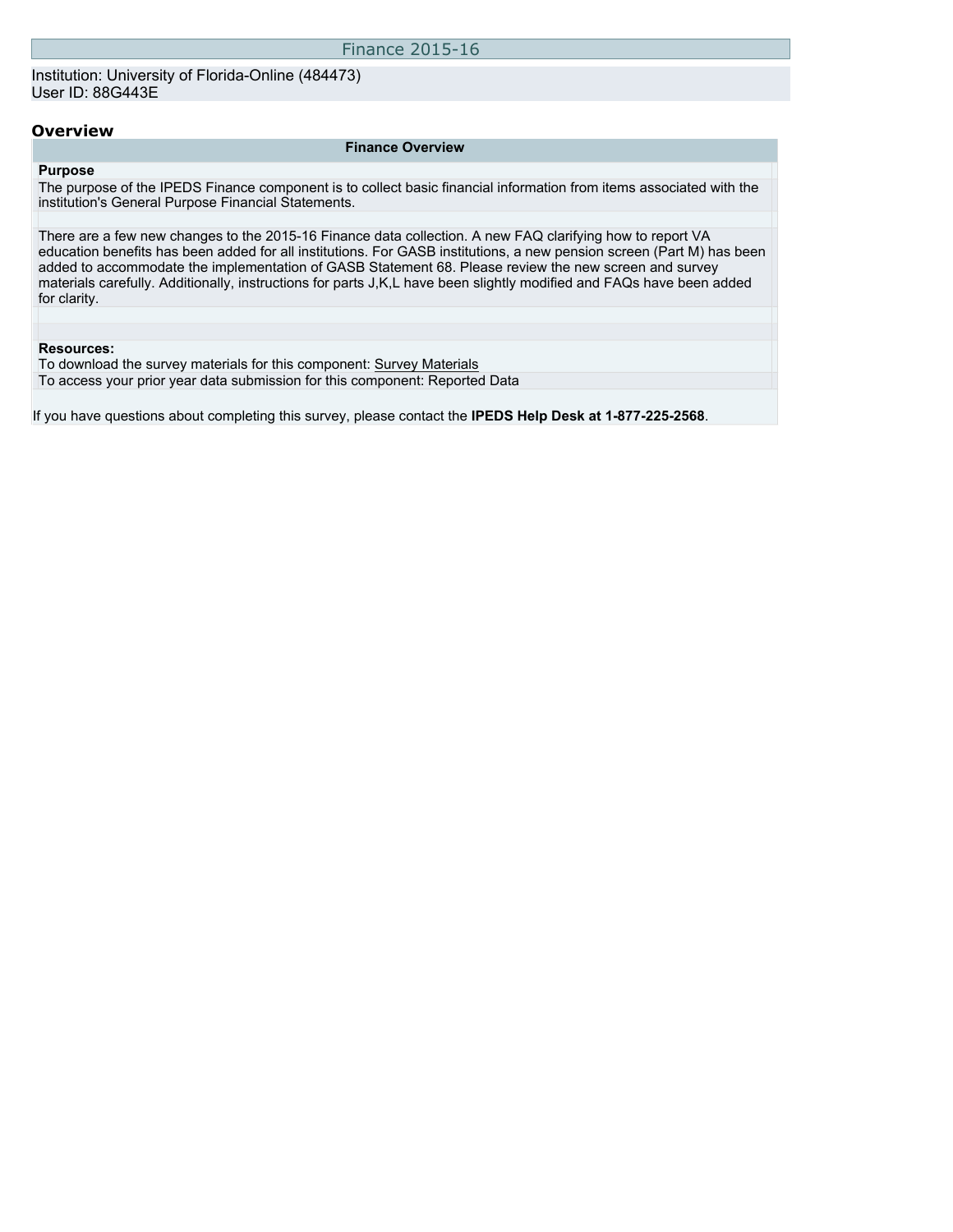## **Finance - Public institutions**

#### **Reporting Standard**

**Please indicate which reporting standards are used to prepare your financial statements:**

GASB (Governmental Accounting Standards Board), using standards of GASB 34 & 35

FASB (Financial Accounting Standards Board)

**Please consult your business officer for the correct response before saving this screen.** Your response to this question will determine the forms you will receive for reporting finance data.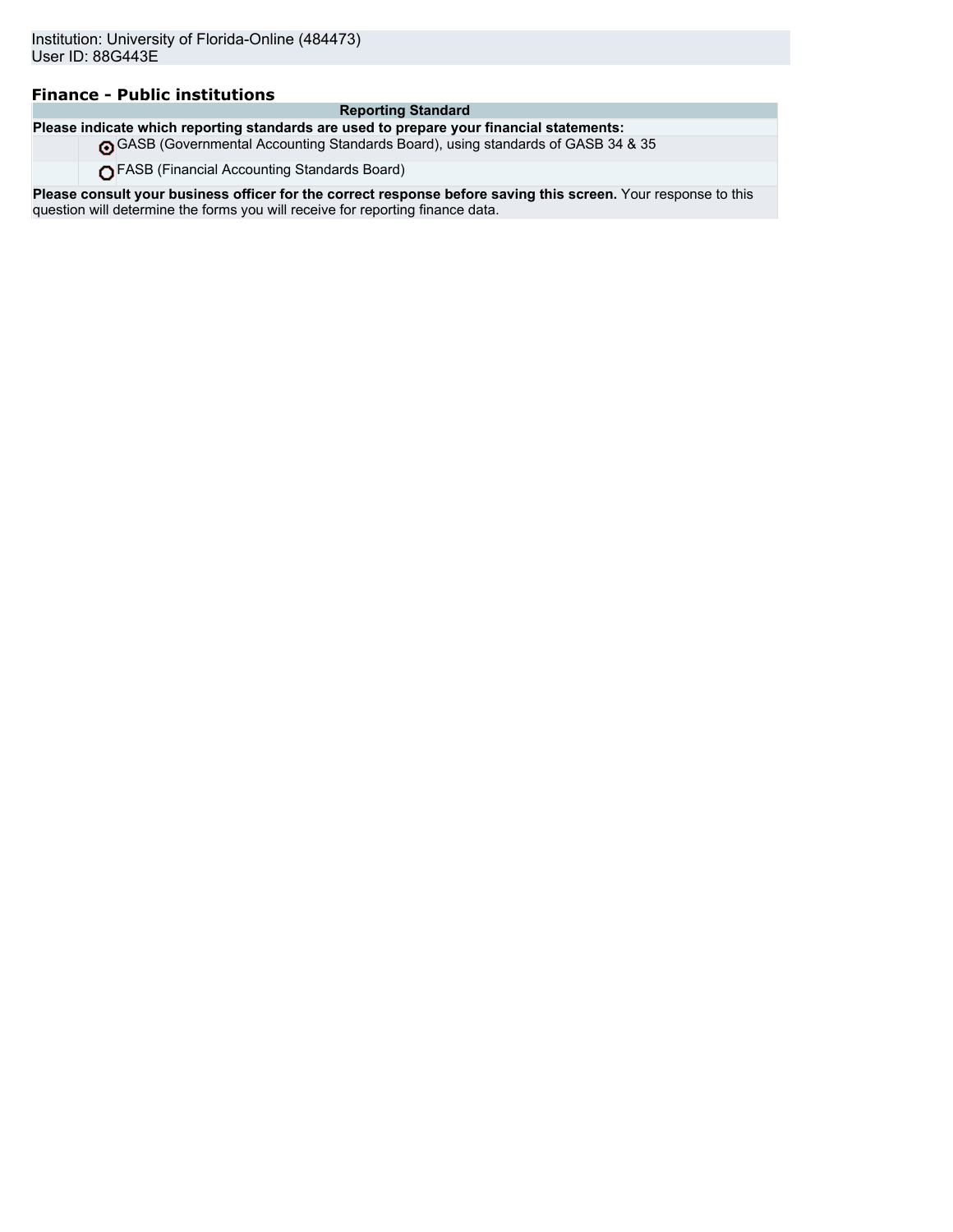|  | <b>Finance - Public institutions</b> |  |
|--|--------------------------------------|--|
|  |                                      |  |

| <b>General Information</b>                             |                                                                                                                  |                                                                                                                                                                                                                                                                                                                                                                                                                                                                                                                                                                                                                                                                                                                                                                                                                                                                                                                                                                                                                                                                                                                                                                                                                                                                                                                                                                                                                                                                                                                                                                                                    |
|--------------------------------------------------------|------------------------------------------------------------------------------------------------------------------|----------------------------------------------------------------------------------------------------------------------------------------------------------------------------------------------------------------------------------------------------------------------------------------------------------------------------------------------------------------------------------------------------------------------------------------------------------------------------------------------------------------------------------------------------------------------------------------------------------------------------------------------------------------------------------------------------------------------------------------------------------------------------------------------------------------------------------------------------------------------------------------------------------------------------------------------------------------------------------------------------------------------------------------------------------------------------------------------------------------------------------------------------------------------------------------------------------------------------------------------------------------------------------------------------------------------------------------------------------------------------------------------------------------------------------------------------------------------------------------------------------------------------------------------------------------------------------------------------|
|                                                        |                                                                                                                  |                                                                                                                                                                                                                                                                                                                                                                                                                                                                                                                                                                                                                                                                                                                                                                                                                                                                                                                                                                                                                                                                                                                                                                                                                                                                                                                                                                                                                                                                                                                                                                                                    |
|                                                        |                                                                                                                  |                                                                                                                                                                                                                                                                                                                                                                                                                                                                                                                                                                                                                                                                                                                                                                                                                                                                                                                                                                                                                                                                                                                                                                                                                                                                                                                                                                                                                                                                                                                                                                                                    |
|                                                        |                                                                                                                  |                                                                                                                                                                                                                                                                                                                                                                                                                                                                                                                                                                                                                                                                                                                                                                                                                                                                                                                                                                                                                                                                                                                                                                                                                                                                                                                                                                                                                                                                                                                                                                                                    |
| recent fiscal year ending before October 1, 2015.)     |                                                                                                                  |                                                                                                                                                                                                                                                                                                                                                                                                                                                                                                                                                                                                                                                                                                                                                                                                                                                                                                                                                                                                                                                                                                                                                                                                                                                                                                                                                                                                                                                                                                                                                                                                    |
|                                                        |                                                                                                                  | Year: 2014<br>Year: 2015                                                                                                                                                                                                                                                                                                                                                                                                                                                                                                                                                                                                                                                                                                                                                                                                                                                                                                                                                                                                                                                                                                                                                                                                                                                                                                                                                                                                                                                                                                                                                                           |
|                                                        |                                                                                                                  |                                                                                                                                                                                                                                                                                                                                                                                                                                                                                                                                                                                                                                                                                                                                                                                                                                                                                                                                                                                                                                                                                                                                                                                                                                                                                                                                                                                                                                                                                                                                                                                                    |
|                                                        |                                                                                                                  |                                                                                                                                                                                                                                                                                                                                                                                                                                                                                                                                                                                                                                                                                                                                                                                                                                                                                                                                                                                                                                                                                                                                                                                                                                                                                                                                                                                                                                                                                                                                                                                                    |
|                                                        |                                                                                                                  |                                                                                                                                                                                                                                                                                                                                                                                                                                                                                                                                                                                                                                                                                                                                                                                                                                                                                                                                                                                                                                                                                                                                                                                                                                                                                                                                                                                                                                                                                                                                                                                                    |
| O <sup>O</sup> Qualified<br>(Explain in<br>box below)  | (Explain in<br>box below)                                                                                        |                                                                                                                                                                                                                                                                                                                                                                                                                                                                                                                                                                                                                                                                                                                                                                                                                                                                                                                                                                                                                                                                                                                                                                                                                                                                                                                                                                                                                                                                                                                                                                                                    |
| universities. Which model is used by your institution? |                                                                                                                  |                                                                                                                                                                                                                                                                                                                                                                                                                                                                                                                                                                                                                                                                                                                                                                                                                                                                                                                                                                                                                                                                                                                                                                                                                                                                                                                                                                                                                                                                                                                                                                                                    |
|                                                        |                                                                                                                  |                                                                                                                                                                                                                                                                                                                                                                                                                                                                                                                                                                                                                                                                                                                                                                                                                                                                                                                                                                                                                                                                                                                                                                                                                                                                                                                                                                                                                                                                                                                                                                                                    |
| Governmental Activities                                |                                                                                                                  |                                                                                                                                                                                                                                                                                                                                                                                                                                                                                                                                                                                                                                                                                                                                                                                                                                                                                                                                                                                                                                                                                                                                                                                                                                                                                                                                                                                                                                                                                                                                                                                                    |
| Governmental Activities with Business-Type Activities  |                                                                                                                  |                                                                                                                                                                                                                                                                                                                                                                                                                                                                                                                                                                                                                                                                                                                                                                                                                                                                                                                                                                                                                                                                                                                                                                                                                                                                                                                                                                                                                                                                                                                                                                                                    |
|                                                        |                                                                                                                  |                                                                                                                                                                                                                                                                                                                                                                                                                                                                                                                                                                                                                                                                                                                                                                                                                                                                                                                                                                                                                                                                                                                                                                                                                                                                                                                                                                                                                                                                                                                                                                                                    |
|                                                        |                                                                                                                  |                                                                                                                                                                                                                                                                                                                                                                                                                                                                                                                                                                                                                                                                                                                                                                                                                                                                                                                                                                                                                                                                                                                                                                                                                                                                                                                                                                                                                                                                                                                                                                                                    |
|                                                        |                                                                                                                  |                                                                                                                                                                                                                                                                                                                                                                                                                                                                                                                                                                                                                                                                                                                                                                                                                                                                                                                                                                                                                                                                                                                                                                                                                                                                                                                                                                                                                                                                                                                                                                                                    |
|                                                        |                                                                                                                  |                                                                                                                                                                                                                                                                                                                                                                                                                                                                                                                                                                                                                                                                                                                                                                                                                                                                                                                                                                                                                                                                                                                                                                                                                                                                                                                                                                                                                                                                                                                                                                                                    |
|                                                        |                                                                                                                  |                                                                                                                                                                                                                                                                                                                                                                                                                                                                                                                                                                                                                                                                                                                                                                                                                                                                                                                                                                                                                                                                                                                                                                                                                                                                                                                                                                                                                                                                                                                                                                                                    |
| Other (specify in box below)                           |                                                                                                                  |                                                                                                                                                                                                                                                                                                                                                                                                                                                                                                                                                                                                                                                                                                                                                                                                                                                                                                                                                                                                                                                                                                                                                                                                                                                                                                                                                                                                                                                                                                                                                                                                    |
|                                                        |                                                                                                                  |                                                                                                                                                                                                                                                                                                                                                                                                                                                                                                                                                                                                                                                                                                                                                                                                                                                                                                                                                                                                                                                                                                                                                                                                                                                                                                                                                                                                                                                                                                                                                                                                    |
|                                                        |                                                                                                                  |                                                                                                                                                                                                                                                                                                                                                                                                                                                                                                                                                                                                                                                                                                                                                                                                                                                                                                                                                                                                                                                                                                                                                                                                                                                                                                                                                                                                                                                                                                                                                                                                    |
| $\bigcap$ Yes - (report endowment assets)              |                                                                                                                  |                                                                                                                                                                                                                                                                                                                                                                                                                                                                                                                                                                                                                                                                                                                                                                                                                                                                                                                                                                                                                                                                                                                                                                                                                                                                                                                                                                                                                                                                                                                                                                                                    |
|                                                        |                                                                                                                  |                                                                                                                                                                                                                                                                                                                                                                                                                                                                                                                                                                                                                                                                                                                                                                                                                                                                                                                                                                                                                                                                                                                                                                                                                                                                                                                                                                                                                                                                                                                                                                                                    |
|                                                        |                                                                                                                  |                                                                                                                                                                                                                                                                                                                                                                                                                                                                                                                                                                                                                                                                                                                                                                                                                                                                                                                                                                                                                                                                                                                                                                                                                                                                                                                                                                                                                                                                                                                                                                                                    |
|                                                        |                                                                                                                  |                                                                                                                                                                                                                                                                                                                                                                                                                                                                                                                                                                                                                                                                                                                                                                                                                                                                                                                                                                                                                                                                                                                                                                                                                                                                                                                                                                                                                                                                                                                                                                                                    |
|                                                        |                                                                                                                  |                                                                                                                                                                                                                                                                                                                                                                                                                                                                                                                                                                                                                                                                                                                                                                                                                                                                                                                                                                                                                                                                                                                                                                                                                                                                                                                                                                                                                                                                                                                                                                                                    |
|                                                        |                                                                                                                  |                                                                                                                                                                                                                                                                                                                                                                                                                                                                                                                                                                                                                                                                                                                                                                                                                                                                                                                                                                                                                                                                                                                                                                                                                                                                                                                                                                                                                                                                                                                                                                                                    |
|                                                        |                                                                                                                  |                                                                                                                                                                                                                                                                                                                                                                                                                                                                                                                                                                                                                                                                                                                                                                                                                                                                                                                                                                                                                                                                                                                                                                                                                                                                                                                                                                                                                                                                                                                                                                                                    |
|                                                        | rillance - rublic Ilistitutions<br>Business Type Activities<br>Does not participate in intercollegiate athletics | <b>GASB-Reporting Institutions (aligned form)</b><br>To the extent possible, the finance data requested in this report should be provided from your institution's audited<br>General Purpose Financial Statements (GPFS). Please refer to the instructions specific to each screen of the survey for<br>This report covers financial activities for the 12-month fiscal year: (The fiscal year reported should be the most<br>Month: 7<br>Month: 6<br>Did your institution receive an unqualified opinion on its General Purpose Financial Statements from your auditor for the<br>fiscal year noted above? (If your institution is audited only in combination with another entity, answer this question based<br>Don't know<br>GASB Statement No. 34 offers three alternative reporting models for special-purpose governments like colleges and<br>If your institution participates in intercollegiate athletics, are the expenses accounted for as auxiliary enterprises or<br>Does this institution or any of its foundations or other affiliated organizations own endowment assets?<br>Did your institution recognize additional (or decreased) pension expense, additional liability (or assets), or additional<br>deferral related to the implementation of GASB Statement 68 for one or more defined benefit pension plans (either as a<br>single employer, agent employer or cost-sharing multiple employer) in Fiscal Year 2015?<br>O P Yes - (report additional (unfunded) pension information)<br>You may use the space below to provide context for the data you've reported above. |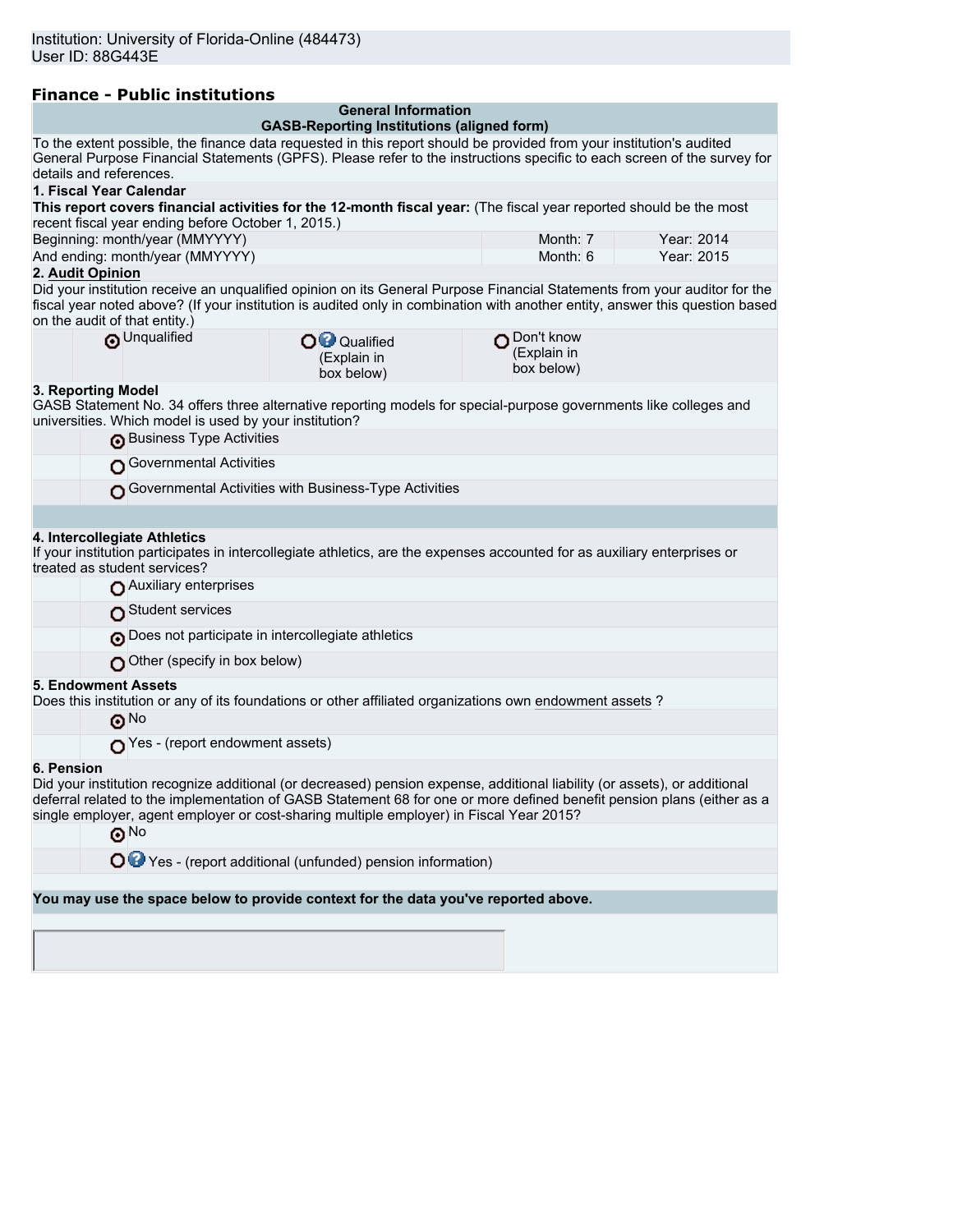### **Part A - Statement of Financial Position**

#### **Fiscal Year: July 1, 2014 - June 30, 2015**

**If your institution is a parent institution then the amounts reported in Parts A and D should include ALL of your child institutions**

| Line no. |                                                 | Current year amount | Prior year amount |
|----------|-------------------------------------------------|---------------------|-------------------|
|          | <b>Current Assets</b>                           |                     |                   |
| 01       | Total current assets                            | 6,820,000           |                   |
|          |                                                 |                     |                   |
|          | <b>Noncurrent Assets</b>                        |                     |                   |
| 31       | Depreciable capital assets, net of depreciation | $\mathbf 0$         |                   |
| 04       | Other noncurrent assets                         | $\overline{0}$      |                   |
|          | CV=[A05-A31]                                    |                     |                   |
| 05       | Total noncurrent assets                         | $\mathbf 0$         |                   |
|          |                                                 |                     |                   |
| 06       | <b>Total assets</b>                             | 6,820,000           |                   |
|          | $CV=(A01+A05)$                                  |                     |                   |
|          |                                                 |                     |                   |
|          | <b>Current Liabilities</b>                      |                     |                   |
| 07       | Long-term debt, current portion                 | 0                   |                   |
| 08       | Other current liabilities                       | 234,000             |                   |
|          | $CV=(A09-A07)$                                  |                     |                   |
| 09       | <b>Total current liabilities</b>                | 234,000             |                   |
|          |                                                 |                     |                   |
|          | Noncurrent Liabilities                          |                     |                   |
| 10       | Long-term debt                                  | 0                   |                   |
| 11       | Other noncurrent liabilities                    | $\overline{0}$      |                   |
|          | $CV=(A12-A10)$                                  |                     |                   |
| 12       | <b>Total noncurrent liabilities</b>             | $\mathbf 0$         |                   |
|          |                                                 | 234,000             |                   |
| 13       | <b>Total liabilities</b><br>$CV=(A09+A12)$      |                     |                   |
|          |                                                 |                     |                   |
|          | <b>Net Assets</b>                               |                     |                   |
| 14       | Invested in capital assets, net of related debt | 0                   |                   |
| 15       | Restricted-expendable                           | 0                   |                   |
| 16       | Restricted-nonexpendable                        | $\Omega$            |                   |
| 17       | Unrestricted                                    | 6,586,000           |                   |
|          | $CV=[A18-(A14+A15+A16)]$                        |                     |                   |
| 18       | Total net assets                                | 6,586,000           |                   |
|          | $CV=(A06-A13)$                                  |                     |                   |
|          |                                                 |                     |                   |

**You may use the space below to provide context for the data you've reported above.**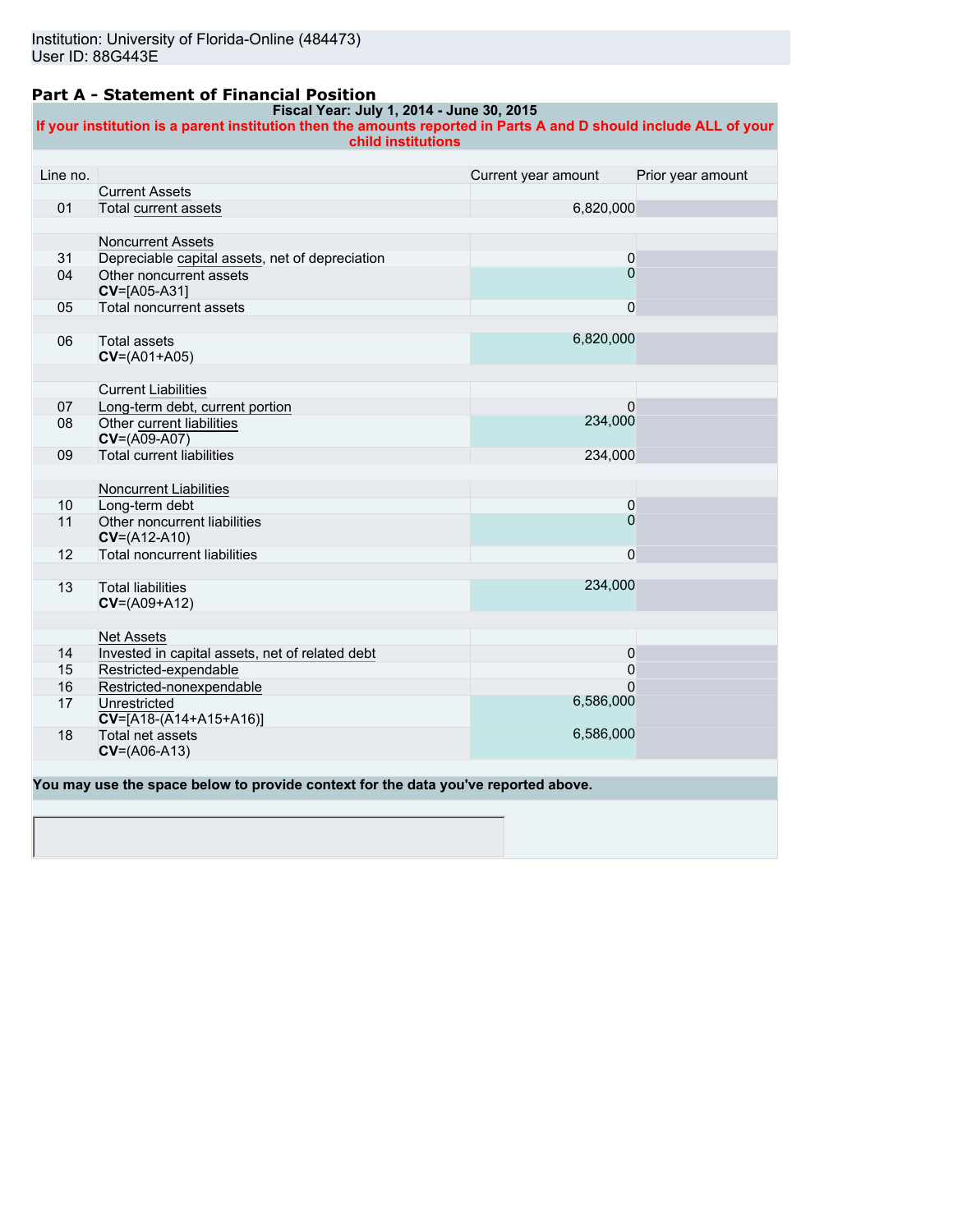## **Part A - Statement of Financial Position (Page 2)**

**Fiscal Year: July 1, 2014 - June 30, 2015**

|    | Line No. Description                                                  | Ending balance    | Prior year<br>Ending balance |
|----|-----------------------------------------------------------------------|-------------------|------------------------------|
|    | <b>Capital Assets</b>                                                 |                   |                              |
|    |                                                                       |                   |                              |
| 21 | Land and land improvements                                            | 0                 |                              |
| 22 | Infrastructure                                                        | 0                 |                              |
| 23 | <b>Buildings</b>                                                      | 0                 |                              |
| 32 | Equipment, including art and library collections                      | 0                 |                              |
| 27 | Construction in progress                                              | 0                 |                              |
|    | <b>Total for Plant, Property and Equipment</b><br>$CV = (A21 +  A27)$ | $\mathbf{\Phi}$ o |                              |
| 28 | Accumulated depreciation                                              | $\mathbf{\Phi}$ o |                              |
| 33 | Intangible assets, net of accumulated amortization                    | 0                 |                              |
| 34 | Other capital assets                                                  | 0                 |                              |
|    |                                                                       |                   |                              |

**You may use the space below to provide context for the data you've reported above.**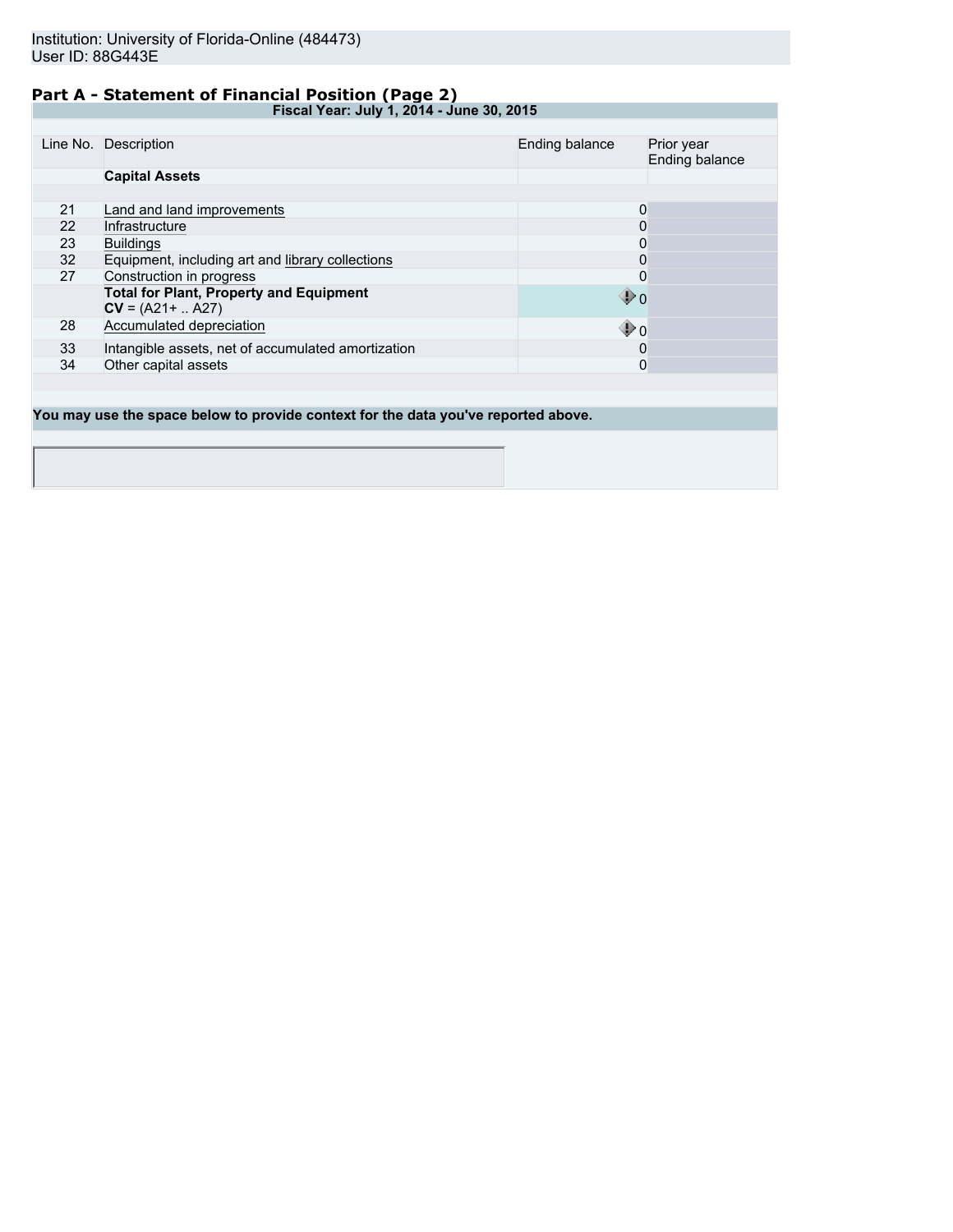## **Part E - Scholarships and Fellowships**

#### **Fiscal Year: July 1, 2014 - June 30, 2015 DO NOT REPORT FEDERAL DIRECT STUDENT LOANS (FDSL) ANYWHERE IN THIS SECTION**

| Line | <b>Scholarships and Fellowships</b>                                                                                                                                          | <b>Current year</b> | Prior year |
|------|------------------------------------------------------------------------------------------------------------------------------------------------------------------------------|---------------------|------------|
| No.  |                                                                                                                                                                              | amount              | amount     |
| 01   | Pell grants (federal)                                                                                                                                                        | 977,000             |            |
| 02   | Other federal grants (Do NOT include FDSL amounts)                                                                                                                           |                     |            |
| 03   | Grants by state government                                                                                                                                                   | 153,000             |            |
| 04   | Grants by local government                                                                                                                                                   | 0                   |            |
| 05   | Institutional grants from restricted resources                                                                                                                               | 486,000             |            |
| 06   | Institutional grants from unrestricted resources<br>$CV=[E07-(E01++E05)]$                                                                                                    |                     |            |
| 07   | Total gross scholarships and fellowships                                                                                                                                     | 1,616,000           |            |
|      |                                                                                                                                                                              |                     |            |
|      | <b>Discounts and Allowances</b>                                                                                                                                              |                     |            |
| 08   | Discounts and allowances applied to tuition and fees                                                                                                                         | 1,616,000           |            |
| 09   | Discounts and allowances applied to sales and services of<br>auxiliary enterprises                                                                                           | 0                   |            |
| 10   | Total discounts and allowances<br>$CV=(E08+E09)$                                                                                                                             | 1,616,000           |            |
|      |                                                                                                                                                                              |                     |            |
| 11   | Net scholarships and fellowships expenses after deducting<br>discounts and allowances<br>CV= (E07-E10) This amount will be carried forward to C10 of the<br>expense section. | $\mathbf{\Phi}$ o   |            |
|      |                                                                                                                                                                              |                     |            |
|      | You may use the space below to provide context for the data you've reported above.                                                                                           |                     |            |
|      |                                                                                                                                                                              |                     |            |
|      |                                                                                                                                                                              |                     |            |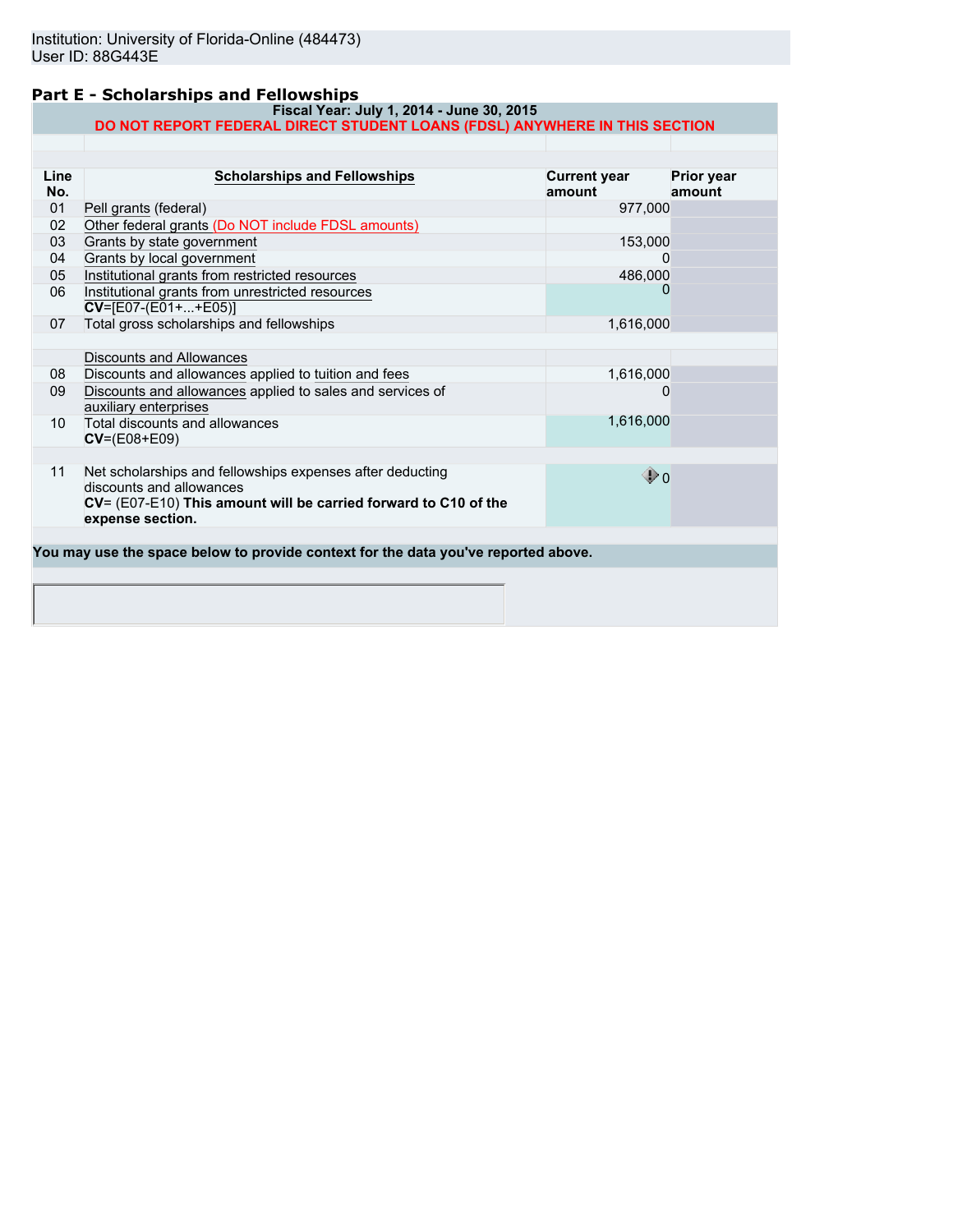### **Part B - Revenues by Source**

|    | Line No. Source of Funds                                 | Current year amount Prior year amount |  |
|----|----------------------------------------------------------|---------------------------------------|--|
|    | <b>Operating Revenues</b>                                |                                       |  |
| 01 | Tuition and fees, after deducting discounts & allowances | 418,000                               |  |
|    | Grants and contracts - operating                         |                                       |  |
| 02 | Federal operating grants and contracts                   | 0                                     |  |
| 03 | State operating grants and contracts                     | O                                     |  |
| 04 | Local government/private operating grants and contracts  | 486,000                               |  |
|    | 04a Local government operating grants and contracts      | 0                                     |  |
|    | 04b Private operating grants and contracts               | 486,000                               |  |
| 05 | Sales and services of auxiliary enterprises,             | 0                                     |  |
|    | after deducting discounts and allowances                 |                                       |  |
| 06 | Sales and services of hospitals,                         | 0                                     |  |
|    | after deducting patient contractual allowances           |                                       |  |
| 26 | Sales and services of educational activities             | 0                                     |  |
| 07 | Independent operations                                   | 0                                     |  |
| 08 | Other sources - operating                                | $\Omega$                              |  |
|    | $CV=[B09-(B01++B07)]$                                    |                                       |  |
| 09 | Total operating revenues                                 | 904.000                               |  |
|    |                                                          |                                       |  |
|    |                                                          |                                       |  |
|    |                                                          |                                       |  |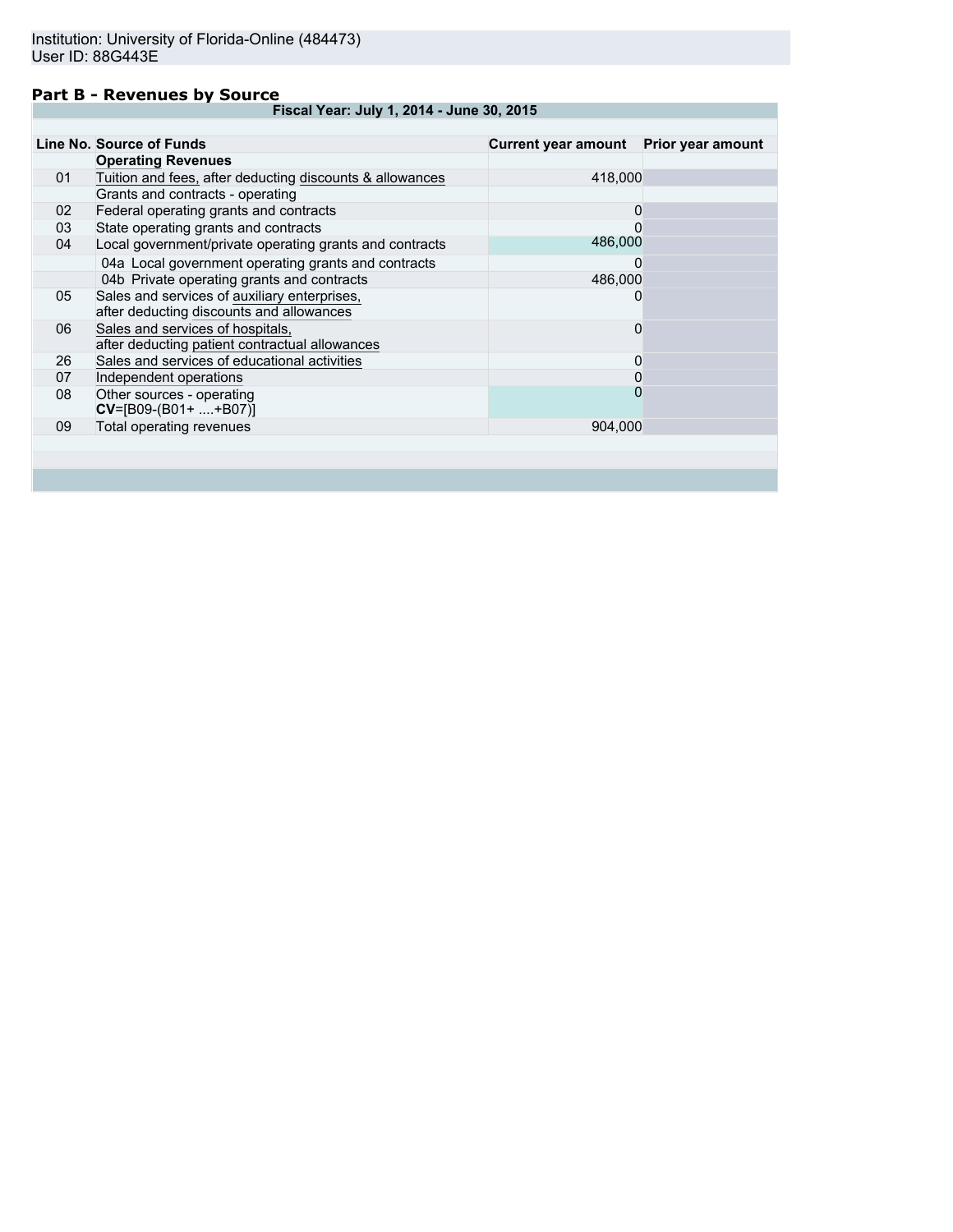### **Part B - Revenues by Source**

| Line<br>No.     | Source of funds                                                            | <b>Current year</b><br>amount | <b>Prior year</b><br>amount |
|-----------------|----------------------------------------------------------------------------|-------------------------------|-----------------------------|
|                 | <b>Nonoperating Revenues</b>                                               |                               |                             |
| 10              | Federal appropriations                                                     | 0                             |                             |
| 11              | State appropriations                                                       | 5,039,000                     |                             |
| 12 <sup>2</sup> | Local appropriations, education district taxes, and similar support        | 0                             |                             |
|                 | Grants-nonoperating                                                        |                               |                             |
| 13              | Federal nonoperating grants Do NOT include Federal Direct Student<br>Loans | 977,000                       |                             |
| 14              | State nonoperating grants                                                  | 153,000                       |                             |
| 15              | Local government nonoperating grants                                       | 0                             |                             |
| 16              | Gifts, including contributions from affiliated organizations               | 0                             |                             |
| 17              | Investment income                                                          | 0                             |                             |
| 18              | Other nonoperating revenues<br>$CV=[B19-(B10++B17)]$                       | $\mathbf{0}$                  |                             |
| 19              | Total nonoperating revenues                                                | 6,169,000                     |                             |
| 27              | Total operating and nonoperating revenues CV=[B19+B09]                     | 7,073,000                     |                             |
| 28              | 12-month Student FTE from E12                                              | 699                           |                             |
| 29              | Total operating and nonoperating revenues per student FTE<br>CV=[B27/B28]  | 10,119                        |                             |
|                 |                                                                            |                               |                             |
|                 |                                                                            |                               |                             |
|                 |                                                                            |                               |                             |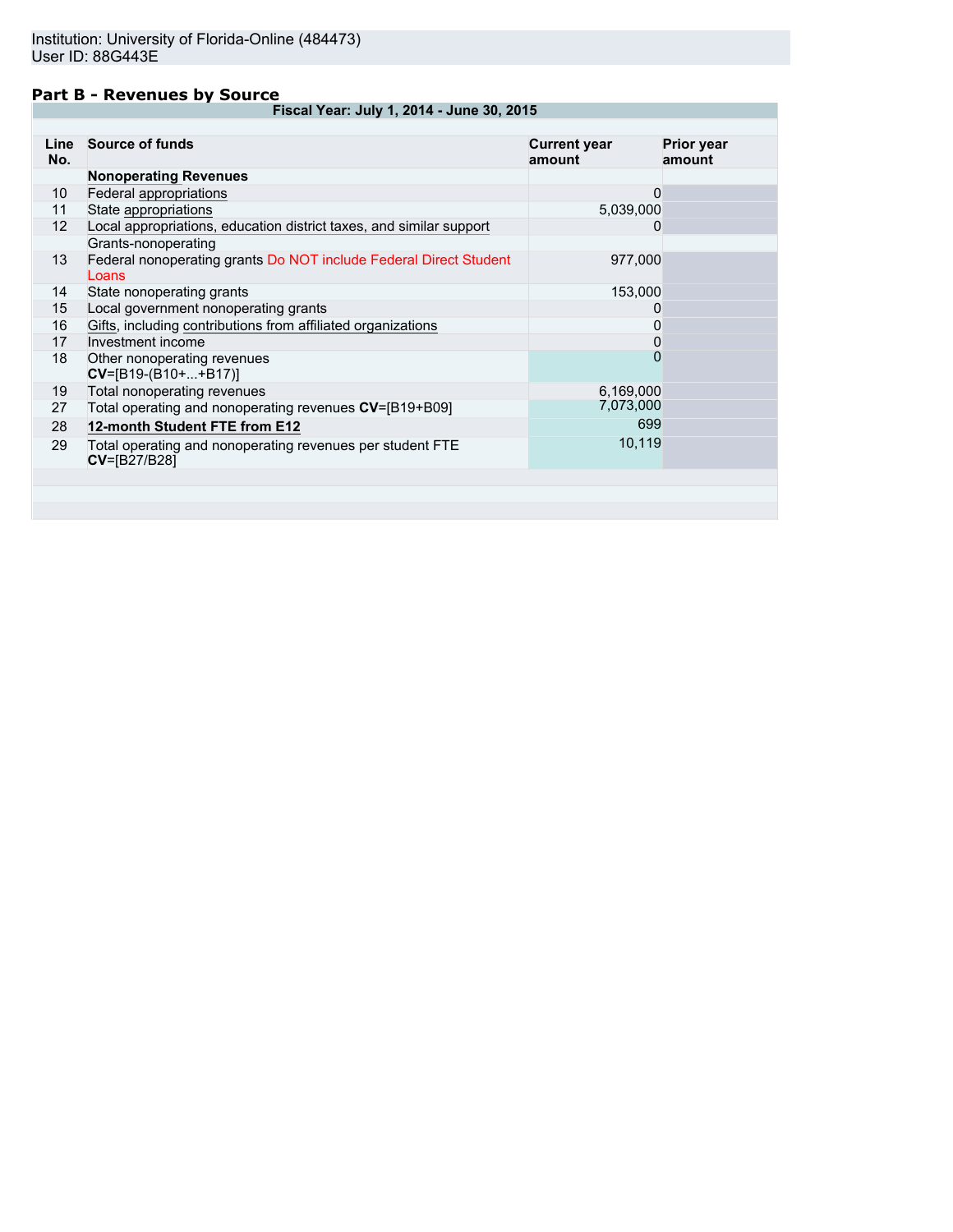### **Part B - Revenues by Source**

|    | Line No. Source of funds                                                           | <b>Current year amount</b> | Prior year amount |
|----|------------------------------------------------------------------------------------|----------------------------|-------------------|
|    | Other Revenues and Additions                                                       |                            |                   |
| 20 | Capital appropriations                                                             | 0                          |                   |
| 21 | Capital grants and gifts                                                           | 0                          |                   |
| 22 | Additions to permanent endowments                                                  | 0                          |                   |
| 23 | Other revenues and additions<br>$CV=[B24-(B20++B22)]$                              | 0                          |                   |
| 24 | Total other revenues and additions                                                 | 0                          |                   |
|    |                                                                                    |                            |                   |
| 25 | Total all revenues and other additions<br>$CV = [B09 + B19 + B24]$                 | 7,073,000                  |                   |
|    |                                                                                    |                            |                   |
|    | You may use the space below to provide context for the data you've reported above. |                            |                   |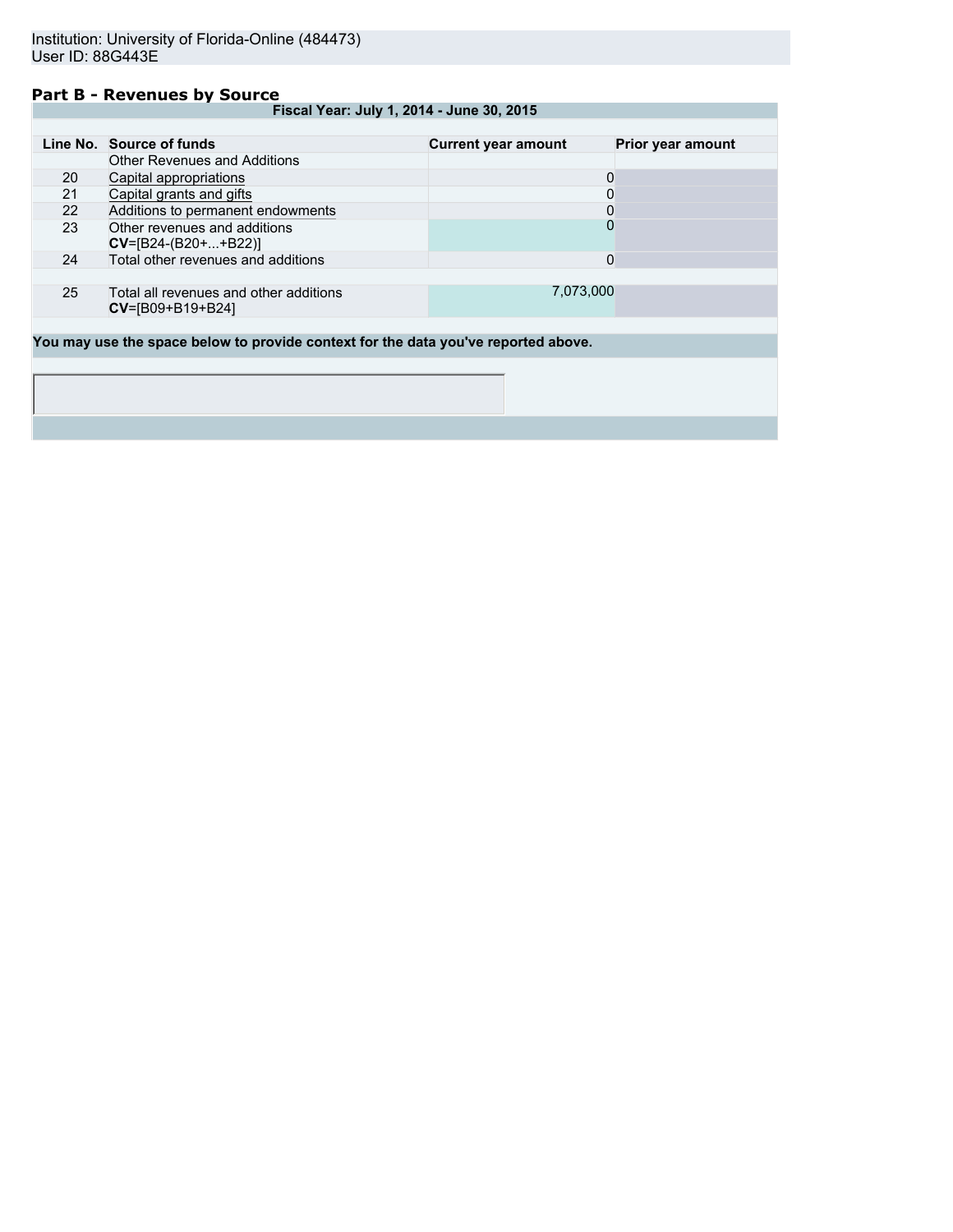## **Part C - Expenses by Functional and Natural Classification**

| Fiscal Year: July 1, 2014 - June 30, 2015<br><b>Report Total Operating AND Nonoperating Expenses in this section</b> |                                                                                            |                        |                       |                                       |                                             |                                 |                |                |                                     |
|----------------------------------------------------------------------------------------------------------------------|--------------------------------------------------------------------------------------------|------------------------|-----------------------|---------------------------------------|---------------------------------------------|---------------------------------|----------------|----------------|-------------------------------------|
|                                                                                                                      | <b>Expense Natural Classifications</b>                                                     |                        |                       |                                       |                                             |                                 |                |                |                                     |
|                                                                                                                      |                                                                                            |                        | $\mathbf{2}$          | 3                                     | 4                                           | 5                               | 6              |                | 8                                   |
| No.                                                                                                                  | Line Expense Functional Classifications                                                    | <b>Total</b><br>amount | Salaries and<br>wages | <b>Employee</b><br>fringe<br>benefits | Operation<br>and<br>maintenance<br>of plant | Depreciation Interest All other |                |                | <b>PY</b><br><b>Total</b><br>Amount |
| 01                                                                                                                   | Instruction                                                                                | 2,539,000              | 2,184,000             | 243,000                               | $\Omega$                                    | $\Omega$                        | $\Omega$       | 112,000        |                                     |
| 02                                                                                                                   | Research                                                                                   | 1,000                  | $\Omega$              | 0                                     | 0                                           | 0                               | 0              | 1,000          |                                     |
| 03                                                                                                                   | Public service                                                                             | 122,000                | 98,000                | 24,000                                | 0                                           | 0                               | $\Omega$       | $\Omega$       |                                     |
| 05                                                                                                                   | Academic support                                                                           | 5,228,000              | 1,625,000             | 434,000                               | 0                                           | 0                               |                | 0, 3, 169, 000 |                                     |
| 06                                                                                                                   | <b>Student services</b>                                                                    | 245,000                | 186,000               | 58,000                                | 0                                           | 0                               | 0              | 1,000          |                                     |
| 07                                                                                                                   | Institutional support                                                                      | 0                      |                       | $\Omega$                              | $\Omega$                                    | 0                               | $\Omega$       | $\Omega$       |                                     |
| 08                                                                                                                   | Operation and maintenance<br>of plant (see instructions)                                   | 0                      | U                     | $\Omega$                              | $\Omega$                                    | $\Omega$                        | $\Omega$       | $\Omega$       | 0                                   |
| 10                                                                                                                   | Scholarships and fellowships<br>expenses, excluding discounts and<br>allowances (from E11) | 0                      |                       |                                       |                                             |                                 |                | $\Omega$       |                                     |
| 11                                                                                                                   | Auxiliary enterprises                                                                      | $\Omega$               | $\Omega$              | $\mathbf{0}$                          | $\Omega$                                    | $\Omega$                        | $\Omega$       | $\Omega$       |                                     |
| 12                                                                                                                   | <b>Hospital services</b>                                                                   | $\Omega$               | $\Omega$              | $\mathbf{0}$                          | $\Omega$                                    | 0                               | 0              | 0              |                                     |
| 13                                                                                                                   | Independent operations                                                                     | $\Omega$               | $\Omega$              | 0                                     | 0                                           | $\Omega$                        | 0              | $\Omega$       |                                     |
| 14                                                                                                                   | Other expenses<br>and deductions<br>$CV=[C19-(C01++C13)]$                                  | 33,000                 | 0                     | $\mathbf{0}$                          | $\mathbf{0}$                                | $\mathbf 0$                     | $\overline{0}$ | 33,000         |                                     |
| 19                                                                                                                   | <b>Total expenses and deductions</b>                                                       | 8,168,000              | 4,093,000             | 759,000                               | $\mathbf{0}$                                | $\mathbf{0}$                    |                | 0 3,316,000    |                                     |
|                                                                                                                      | Prior year amount                                                                          |                        |                       |                                       |                                             |                                 |                |                |                                     |
| 20                                                                                                                   | 12-month Student FTE from E12                                                              | 699                    |                       |                                       |                                             |                                 |                |                |                                     |
| 21                                                                                                                   | Total expenses and deductions per<br>student FTE CV=[C19/C20]                              | 11,685                 |                       |                                       |                                             |                                 |                |                |                                     |

**You may use the space below to provide context for the data you've reported above.**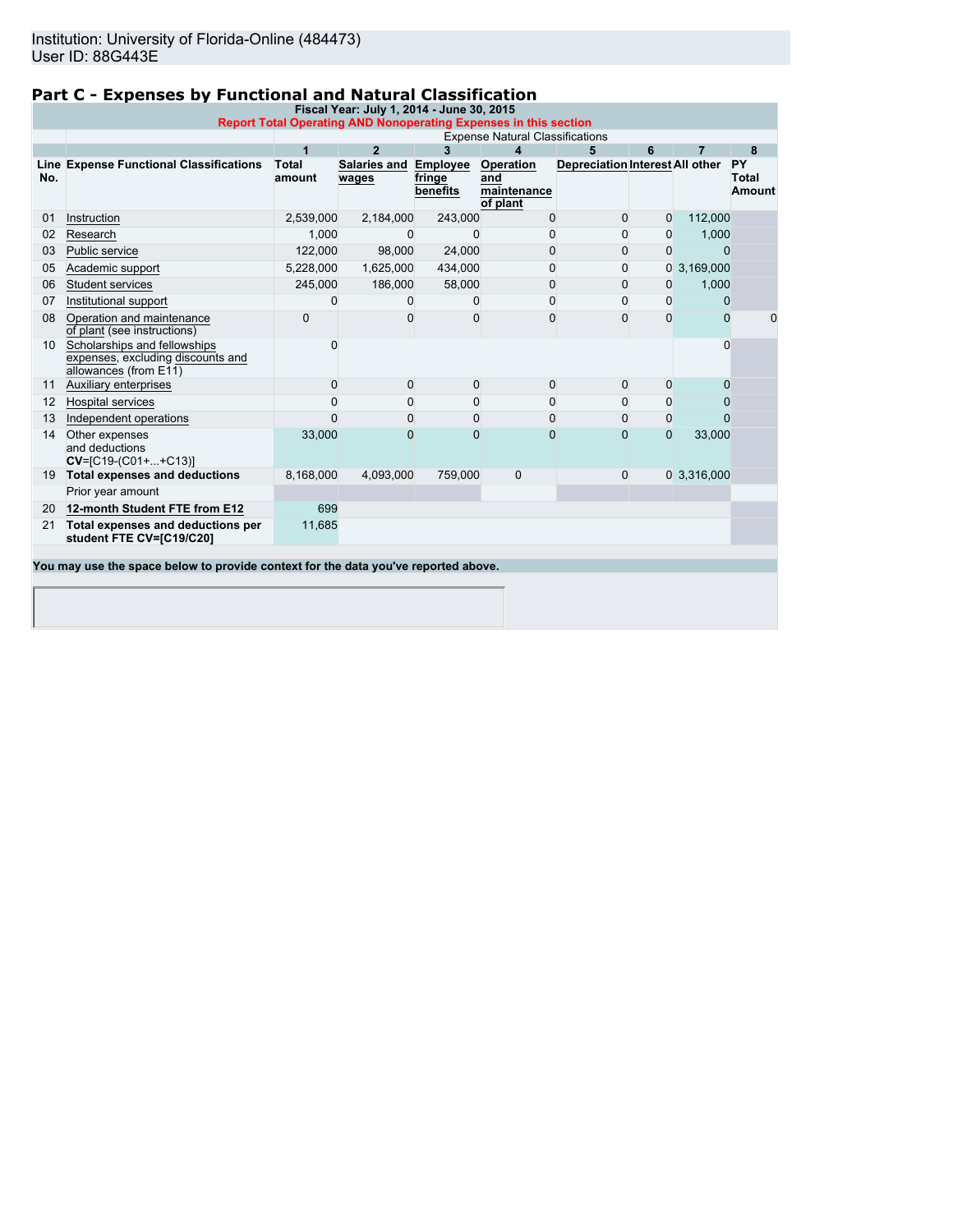### **Part D - Summary of Changes In Net Position**

|    | Line No. Description                                                               | Current year amount Prior year amount |  |
|----|------------------------------------------------------------------------------------|---------------------------------------|--|
| 01 | Total revenues and other additions (from B25)                                      | 7.073.000                             |  |
|    |                                                                                    |                                       |  |
| 02 | Total expenses and deductions (from C19)                                           | 8,168,000                             |  |
|    |                                                                                    |                                       |  |
| 03 | Change in net position during year                                                 | $\bigcirc$ -1,095,000                 |  |
|    | $CV=(D01-D02)$                                                                     |                                       |  |
| 04 | Net position beginning of year                                                     | 7,681,000                             |  |
| 05 | Adjustments to beginning net position and other gains or losses                    | O                                     |  |
|    | $CV=[D06-(D03+D04)]$                                                               |                                       |  |
| 06 | Net position end of year (from A18)                                                | 6,586,000                             |  |
|    |                                                                                    |                                       |  |
|    | You may use the space below to provide context for the data you've reported above. |                                       |  |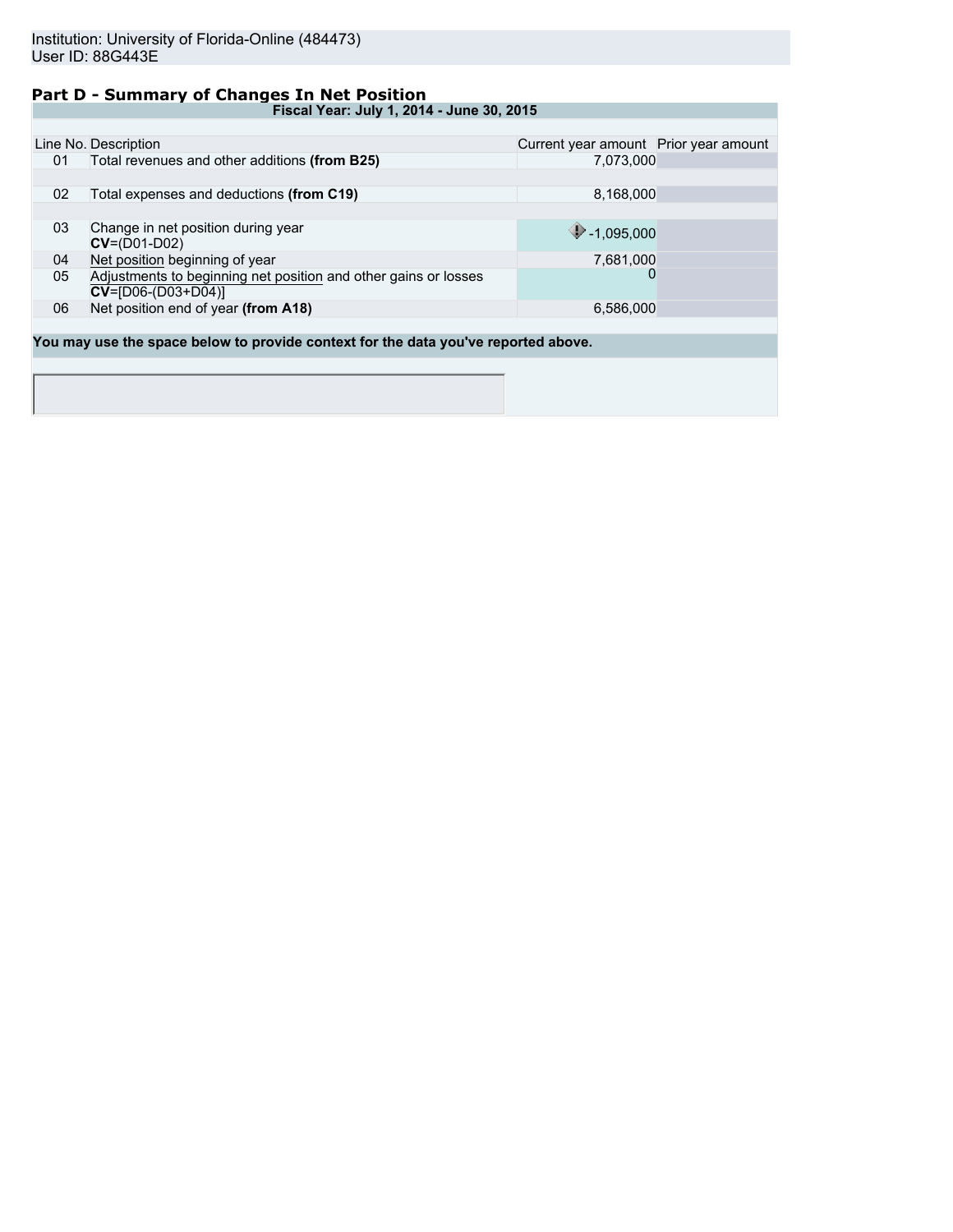## **Part J - Revenue Data for Bureau of Census**

|                                                             | Fiscal Year: July 1, 2014 - June 30, 2015                                                                                   |                                                                                    |                          |                  |                                                 |  |  |
|-------------------------------------------------------------|-----------------------------------------------------------------------------------------------------------------------------|------------------------------------------------------------------------------------|--------------------------|------------------|-------------------------------------------------|--|--|
| Source and type                                             |                                                                                                                             |                                                                                    | Amount                   |                  |                                                 |  |  |
|                                                             | Total for all<br>funds<br>and operations<br><i>(includes)</i><br>endowment<br>funds,<br>but excludes<br>component<br>units) | <b>Education and</b><br>general/independent<br>operations                          | Auxiliary<br>enterprises | <b>Hospitals</b> | Agriculture<br>extension/experiment<br>services |  |  |
|                                                             | (1)                                                                                                                         | (2)                                                                                | (3)                      | (4)              | (5)                                             |  |  |
| 01 Tuition and fees                                         | 2,034,000                                                                                                                   | 2,034,000                                                                          |                          |                  |                                                 |  |  |
| 02 Sales and services                                       | 0                                                                                                                           | 0                                                                                  | $\mathbf 0$              | 0                | 0                                               |  |  |
| 03 Federal<br>grants/contracts<br>(excludes Pell Grants)    | 0                                                                                                                           | 0                                                                                  | O                        | $\Omega$         | 0                                               |  |  |
| Revenue from the state government:                          |                                                                                                                             |                                                                                    |                          |                  |                                                 |  |  |
| 04 State appropriations,<br>current & capital               | 5,039,000                                                                                                                   | 5,039,000                                                                          | 0                        | 0                | 0                                               |  |  |
| 05 State grants and<br>contracts                            | 0                                                                                                                           | 0                                                                                  | 0                        | 0                | 0                                               |  |  |
| Revenue from local governments:                             |                                                                                                                             |                                                                                    |                          |                  |                                                 |  |  |
| 06 Local appropriation,<br>current & capital                | 0                                                                                                                           | 0                                                                                  | 0                        | 0                | 0                                               |  |  |
| 07 Local government<br>grants/contracts                     | 0                                                                                                                           | 0                                                                                  | 0                        | 0                | 0                                               |  |  |
| 08 Receipts from property<br>and non-property taxes         | 0                                                                                                                           |                                                                                    |                          |                  |                                                 |  |  |
| 09 Gifts and private<br>grants, including capital<br>grants | 486,000                                                                                                                     |                                                                                    |                          |                  |                                                 |  |  |
| 10 Interest earnings                                        | 0                                                                                                                           |                                                                                    |                          |                  |                                                 |  |  |
| 11 Dividend earnings                                        | 0                                                                                                                           |                                                                                    |                          |                  |                                                 |  |  |
| 12 Realized capital gains                                   | 0                                                                                                                           |                                                                                    |                          |                  |                                                 |  |  |
|                                                             |                                                                                                                             | You may use the space below to provide context for the data you've reported above. |                          |                  |                                                 |  |  |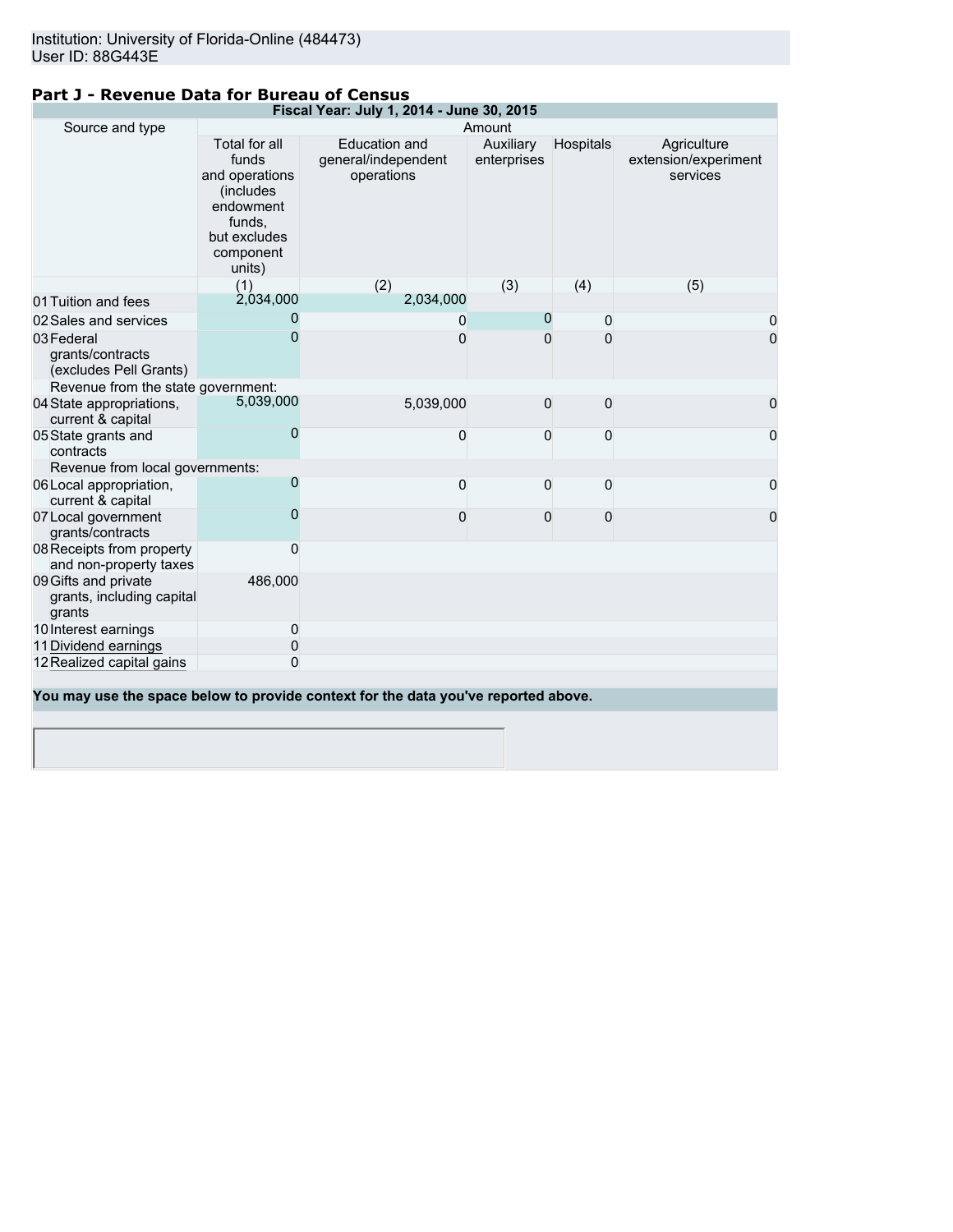## **Part K - Expenditure Data for Bureau of Census**

|                                                                                    | Fiscal Year: July 1, 2014 - June 30, 2015                                                            |                                                        |                          |                  |                                                     |  |  |  |
|------------------------------------------------------------------------------------|------------------------------------------------------------------------------------------------------|--------------------------------------------------------|--------------------------|------------------|-----------------------------------------------------|--|--|--|
| Category                                                                           | Amount                                                                                               |                                                        |                          |                  |                                                     |  |  |  |
|                                                                                    | Total for all funds and<br>operations (includes<br>endowment funds, but<br>excludes component units) | Education and<br>general/<br>independent<br>operations | Auxiliary<br>enterprises | <b>Hospitals</b> | Agriculture<br>extension/<br>experiment<br>services |  |  |  |
|                                                                                    | (1)                                                                                                  | (2)                                                    | (3)                      | (4)              | (5)                                                 |  |  |  |
| 01 Salaries and wages                                                              | 4,093,000                                                                                            | 3,974,000                                              | 0                        | 0                | 119,000                                             |  |  |  |
| 02 Employee benefits, total                                                        | 758,000                                                                                              | 754,000                                                | 0                        |                  | 4,000                                               |  |  |  |
| 03 Payment to state retirement funds<br>(maybe included in line 02 above)          | 154,000                                                                                              | 149,000                                                | 0                        |                  | 5,000                                               |  |  |  |
| 04 Current expenditures other than<br>salaries                                     | 3,283,000                                                                                            | 3,281,000                                              | 0                        | $\Omega$         | 2,000                                               |  |  |  |
| Capital outlay:                                                                    |                                                                                                      |                                                        |                          |                  |                                                     |  |  |  |
| 05 Construction                                                                    |                                                                                                      | O                                                      | 0                        | 0                | 0                                                   |  |  |  |
| 06 Equipment purchases                                                             | 8,000                                                                                                | 8,000                                                  | 0                        | 0                | 0                                                   |  |  |  |
| 07 Land purchases                                                                  |                                                                                                      | 0                                                      | 0                        | 0                | $\mathbf 0$                                         |  |  |  |
| 08 Interest on debt outstanding, all<br>funds and activities                       |                                                                                                      |                                                        |                          |                  |                                                     |  |  |  |
| 09 Scholarships/fellowships                                                        | 1,616,000                                                                                            | 1,616,000                                              |                          |                  |                                                     |  |  |  |
| You may use the space below to provide context for the data you've reported above. |                                                                                                      |                                                        |                          |                  |                                                     |  |  |  |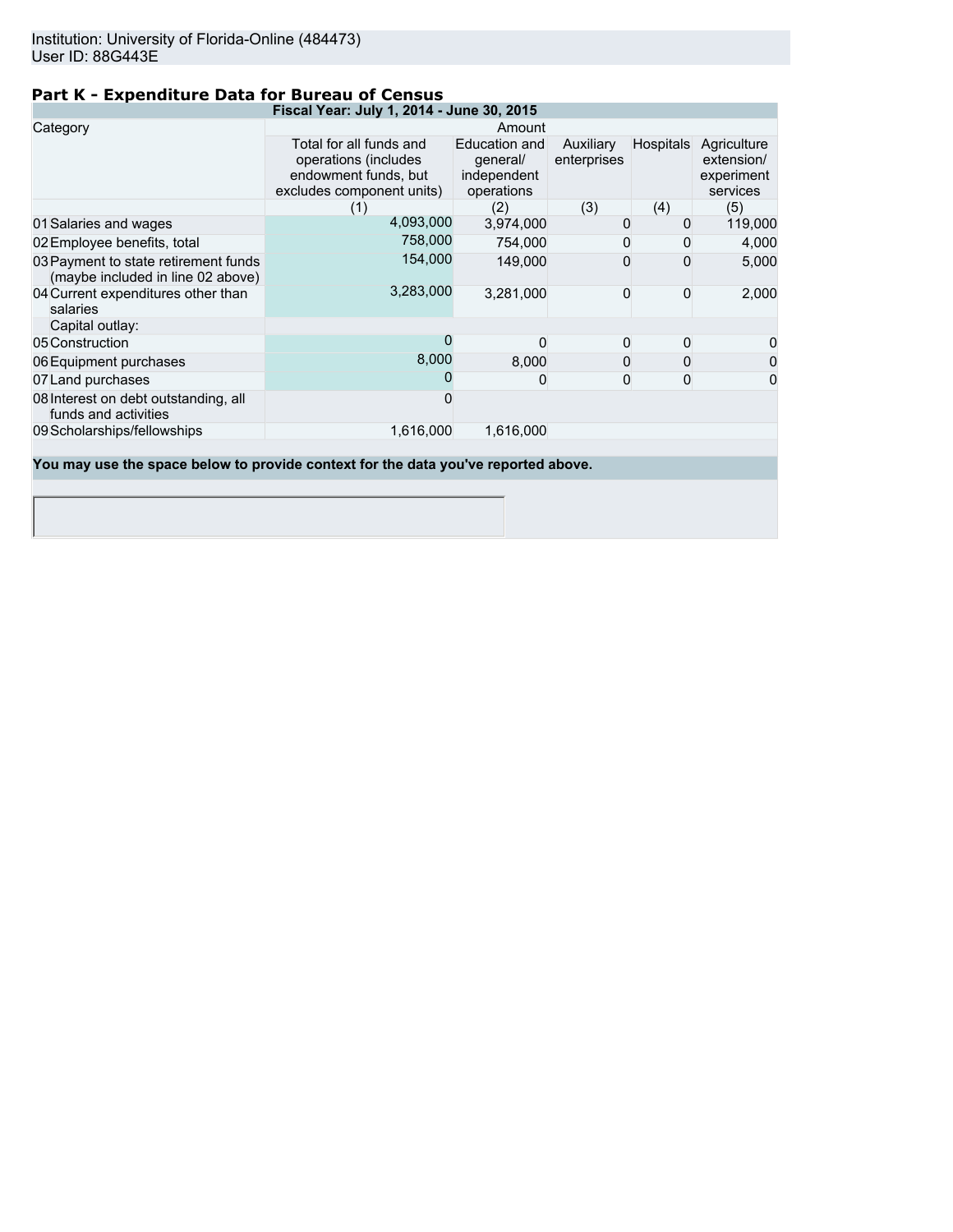# **Part L - Debt and Assets, page 1**

|             | Fiscal Year: July 1, 2014 - June 30, 2015                                          |        |  |
|-------------|------------------------------------------------------------------------------------|--------|--|
| <b>Debt</b> |                                                                                    |        |  |
| Category    |                                                                                    | Amount |  |
|             | 01 Long-term debt outstanding at beginning of fiscal year                          | 0      |  |
|             | 02 Long-term debt issued during fiscal year                                        | 0      |  |
|             | 03 Long-term debt retired during fiscal year                                       | 0      |  |
|             | 04 Long-term debt outstanding at end of fiscal year                                | 0      |  |
|             | 05 Short-term debt outstanding at beginning of fiscal year                         | 0      |  |
|             | 06 Short-term debt outstanding at end of fiscal year                               | 0      |  |
|             |                                                                                    |        |  |
|             | You may use the space below to provide context for the data you've reported above. |        |  |
|             |                                                                                    |        |  |
|             |                                                                                    |        |  |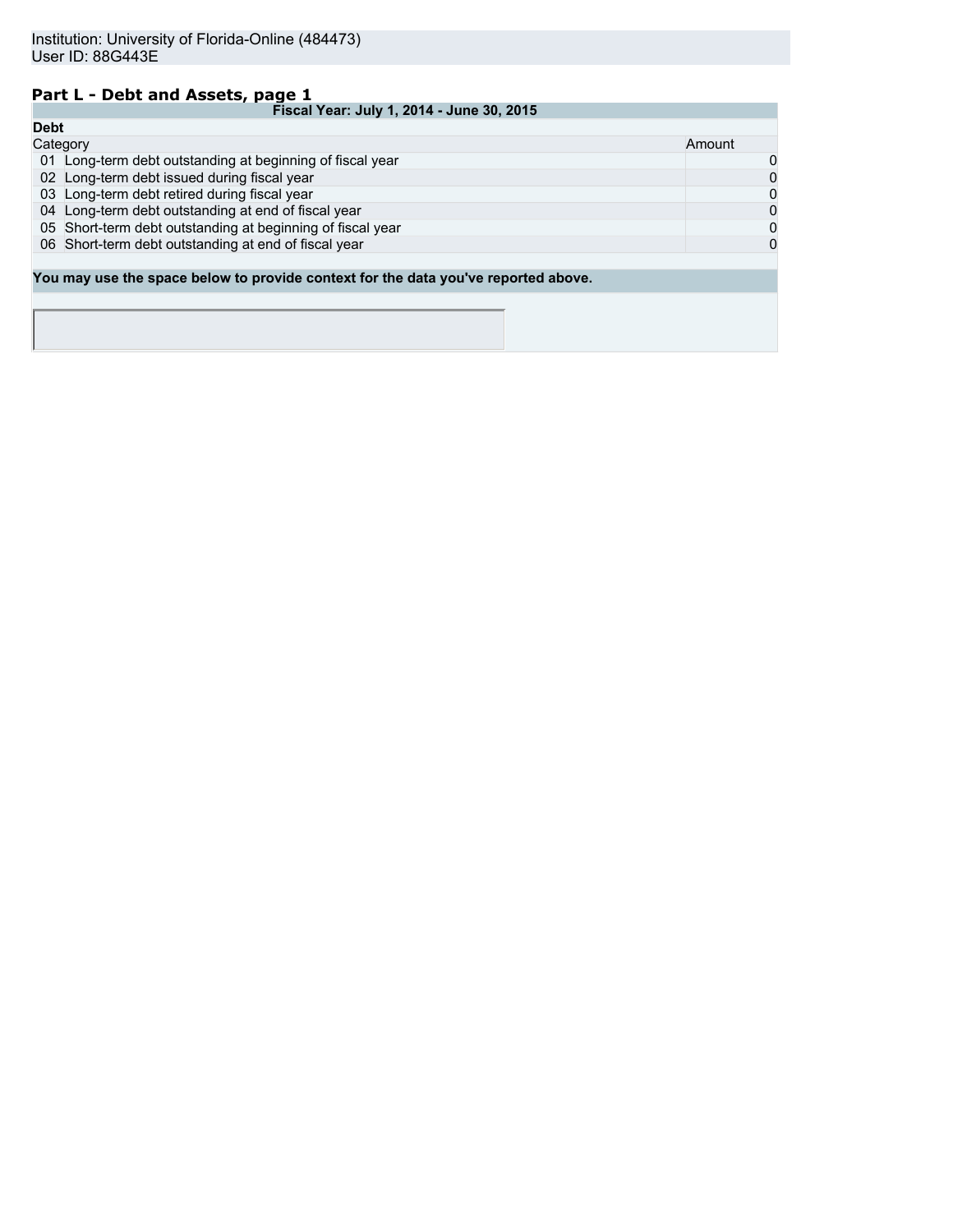## **Part L - Debt and Assets, page 2**

| Fiscal Year: July 1, 2014 - June 30, 2015                                                     |           |  |  |  |
|-----------------------------------------------------------------------------------------------|-----------|--|--|--|
| <b>Assets</b>                                                                                 |           |  |  |  |
| Category                                                                                      | Amount    |  |  |  |
| 07 Total cash and security assets held at end of fiscal year in sinking or debt service funds | 0         |  |  |  |
| 08 Total cash and security assets held at end of fiscal year in bond funds                    | $\Omega$  |  |  |  |
| 09 Total cash and security assets held at end of fiscal year in all other funds               | 6.729.000 |  |  |  |
|                                                                                               |           |  |  |  |
| You may use the space below to provide context for the data you've reported above.            |           |  |  |  |
|                                                                                               |           |  |  |  |
|                                                                                               |           |  |  |  |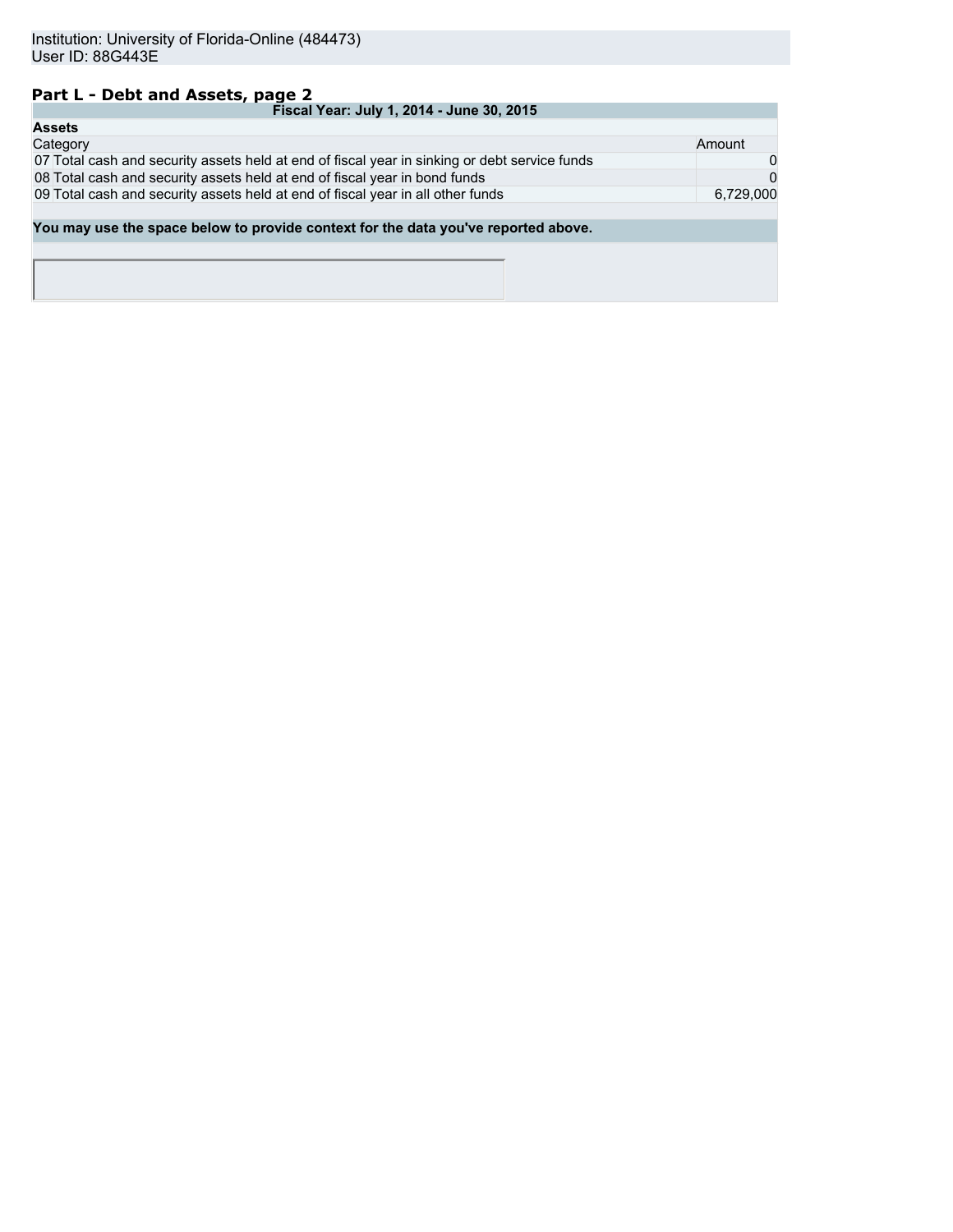#### **Summary**

## **Finance Survey Summary**

IPEDS collects important information regarding your institution. All data reported in IPEDS survey components become available in the IPEDS Data Center and appear as aggregated data in various Department of Education reports. Additionally, some of the reported data appears specifically for your institution through the College Navigator website and is included in your institution's Data Feedback Report (DFR). The purpose of this summary is to provide you an opportunity to view some of the data that, when accepted through the IPEDS quality control process, will appear on the College Navigator website and/or your DFR. College Navigator is updated approximately three months after the data collection period closes and Data Feedback Reports will be available through the Data Center and sent to your institution's CEO in November 2016.

Please review your data for accuracy. If you have questions about the data displayed below after reviewing the data reported on the survey screens, please contact the IPEDS Help Desk at: 1-877-225-2568 or ipedshelp@rti.org.

| <b>Core Revenues</b>                 |                        |                                          |                                     |  |
|--------------------------------------|------------------------|------------------------------------------|-------------------------------------|--|
| <b>Revenue Source</b>                | <b>Reported values</b> | <b>Percent of total core</b><br>revenues | Core revenues per FTE<br>enrollment |  |
| Tuition and fees                     | \$418,000              | 6%                                       | \$598                               |  |
| State appropriations                 | \$5,039,000            | 71%                                      | \$7,209                             |  |
| Local appropriations                 | \$0                    | 0%                                       | \$0                                 |  |
| Government grants and contracts      | \$1,130,000            | 16%                                      | \$1,617                             |  |
| Private gifts, grants, and contracts | \$486,000              | 7%                                       | \$695                               |  |
| Investment income                    | \$0                    | 0%                                       | \$0                                 |  |
| Other core revenues                  | \$0                    | 0%                                       | \$0                                 |  |
| Total core revenues                  | \$7,073,000            | 100%                                     | \$10,119                            |  |
|                                      |                        |                                          |                                     |  |
| Total revenues                       | \$7,073,000            |                                          | \$10,119                            |  |

Other core revenues include federal appropriations; sales and services of educational activities; other operating and nonoperating sources; and other revenues and additions (e.g., capital appropriations, capital grants and gifts, etc.). Core revenues exclude revenues from auxiliary enterprises (e.g., bookstores, dormitories), hospitals, and independent operations. For institutions reporting in Full parent/child relationships, core revenues per FTE enrollment amounts will not be allocated to child institutions.

| <b>Core Expenses</b>    |                        |                                          |                                            |
|-------------------------|------------------------|------------------------------------------|--------------------------------------------|
| <b>Expense function</b> | <b>Reported values</b> | <b>Percent of total core</b><br>expenses | <b>Core expenses per FTE</b><br>enrollment |
| Instruction             | \$2,539,000            | 31%                                      | \$3,632                                    |
| Research                | \$1,000                | 0%                                       | \$1                                        |
| Public service          | \$122,000              | $1\%$                                    | \$175                                      |
| Academic support        | \$5,228,000            | 64%                                      | \$7,479                                    |
| Institutional support   | \$0                    | 0%                                       | \$0                                        |
| Student services        | \$245,000              | 3%                                       | \$351                                      |
| Other core expenses     | \$33,000               | 0%                                       | \$47                                       |
| Total core expenses     | \$8,168,000            | 100%                                     | \$11,685                                   |
|                         |                        |                                          |                                            |
| Total expenses          | \$8,168,000            |                                          | \$11,685                                   |

Other core expenses include scholarships and fellowships, net of discounts and allowances, and other expenses. Core expenses exclude expenses from auxiliary enterprises (e.g., bookstores, dormitories), hospitals, and independent operations. For institutions reporting in Full parent/child relationships, core expenses per FTE enrollment amounts will not be allocated to child institutions.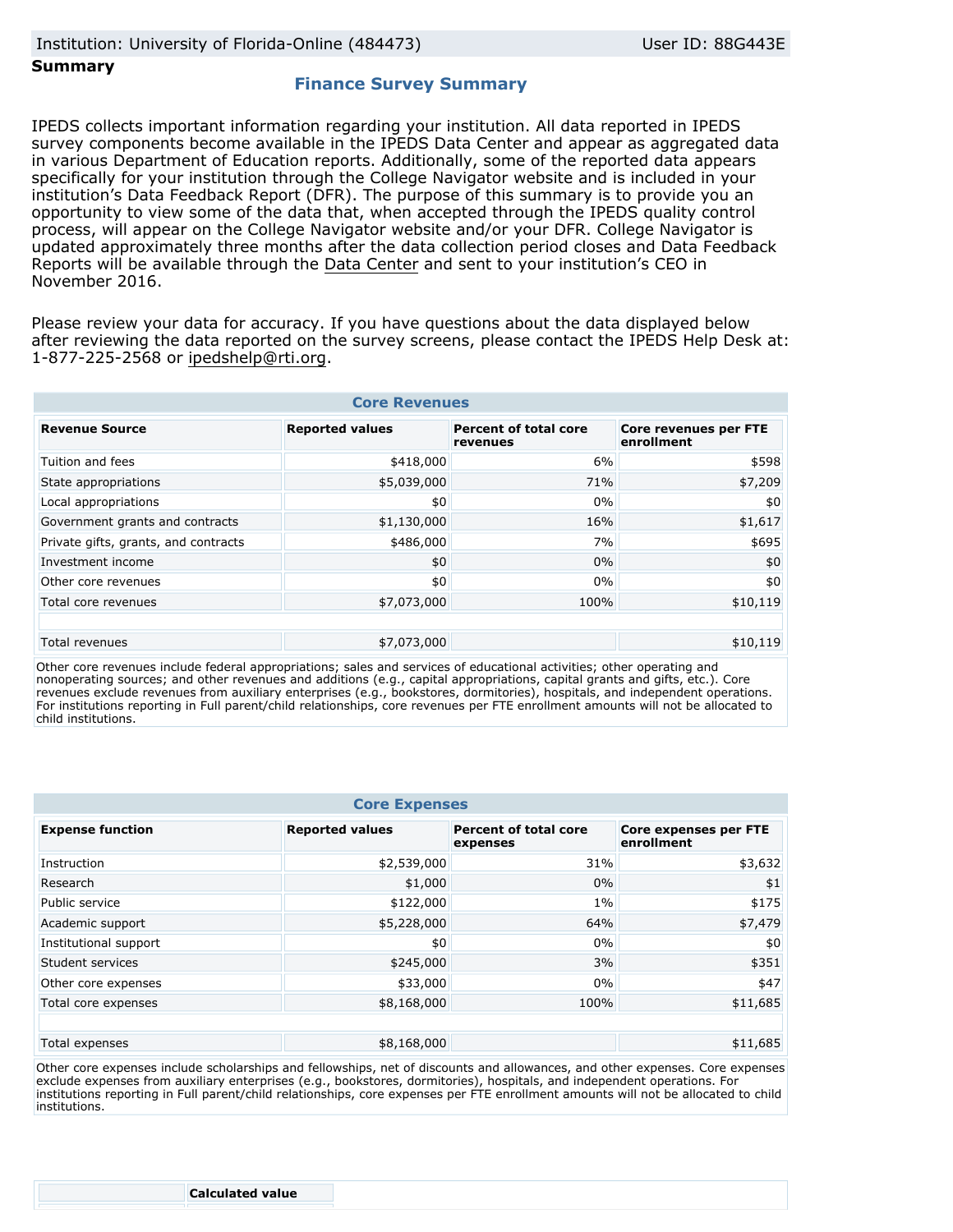| <b>FTE</b> enrollment |  |
|-----------------------|--|
|                       |  |

The full-time equivalent (FTE) enrollment used in this report is the sum of the institution's FTE undergraduate enrollment and FTE graduate enrollment (as calculated from or reported on the 12-month Enrollment component). FTE is estimated using 12 month instructional activity (credit and/or contact hours). All doctor's degree students are reported as graduate students.